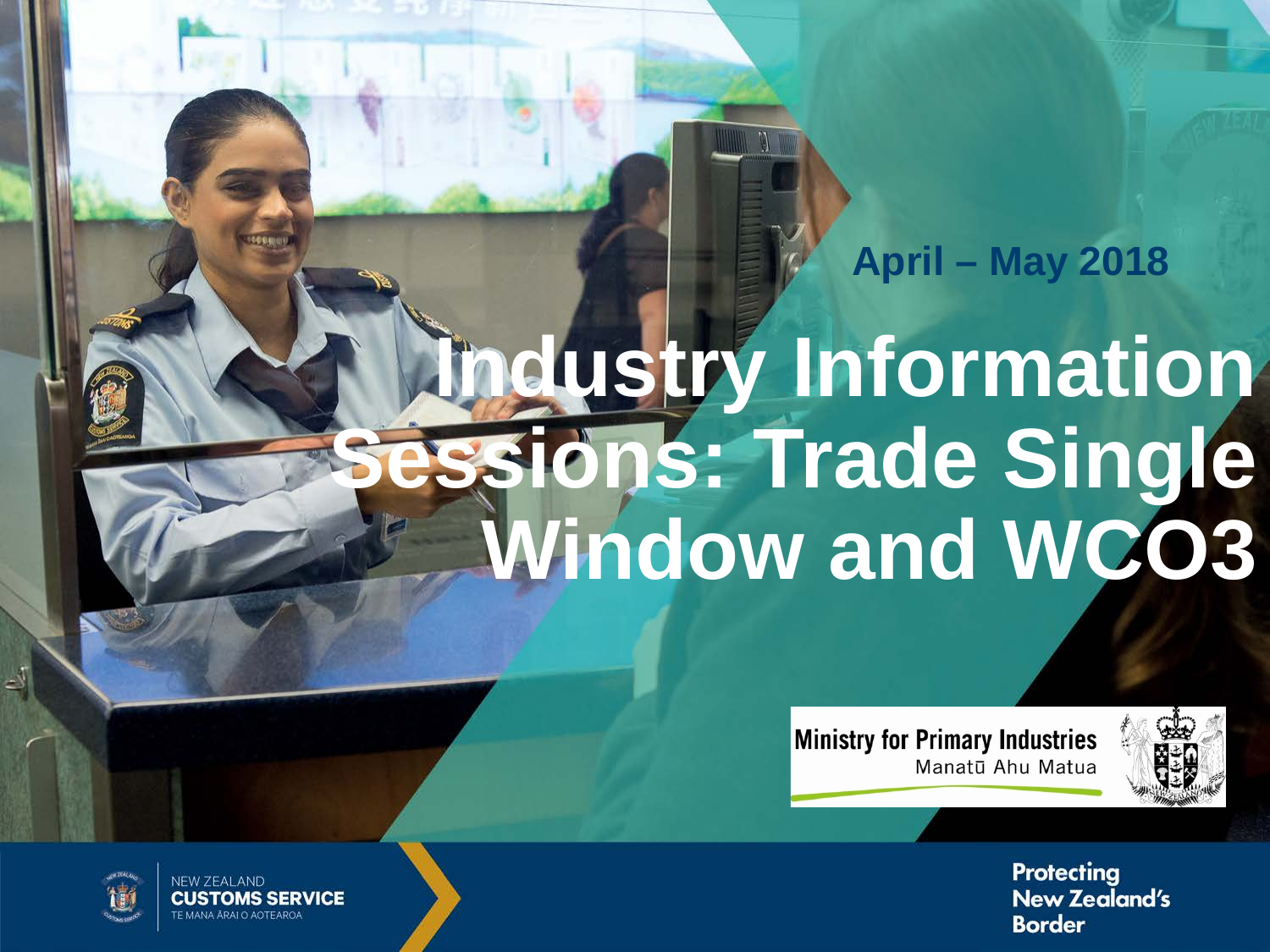## **Main Changes between old legacy system and WCO3**

### **1. Lodgement Replacements**

| <b>Legacy Lodgement</b>                       | <b>New WCO3 Message</b>                                                                    |
|-----------------------------------------------|--------------------------------------------------------------------------------------------|
| <b>Import Entry</b>                           | <b>Import Declaration and MPI Import Declaration</b>                                       |
| <b>Export Entry</b>                           | <b>Export Declaration</b>                                                                  |
| Inward Cargo Report (by carrier)              | *ICR - Carrier (mandatory date TBC)                                                        |
| <b>NEW REQUIREMENT</b>                        | * ICR - Consolidator (mandatory date TBC)                                                  |
| <b>Import Write-off</b>                       | * ICR (mandatory date TBC)                                                                 |
| Export Write-off + Consolidation<br>Reporting | <b>CRE (Cargo Report Export)</b>                                                           |
| <b>Transhipment for Export</b>                | *ITR (International Transhipment request)<br>using ICR or CRE message                      |
| <b>NEW REQUIREMENT</b>                        | DTR (Domestic Transhipment Request) using<br>ICR or CRE message (not being introduced yet) |
| <b>Outward Cargo Report</b>                   | <b>OCR (Outward Cargo Report)</b>                                                          |
| <b>Advance Notice of Arrival</b>              | ANA (not mandatory 1 July - pilot paused)                                                  |
| <b>Advance Notice of Departure</b>            | AND (not mandatory 1 July - pilot paused)                                                  |
| <b>Excise Entry</b>                           | <b>Excise Declaration</b>                                                                  |

For more details, see Summary of WCO3 Messages

[\\*In pilot - mandatory date TBC](https://www.customs.govt.nz/business/trade-single-window/summary-of-wco3-messages2/)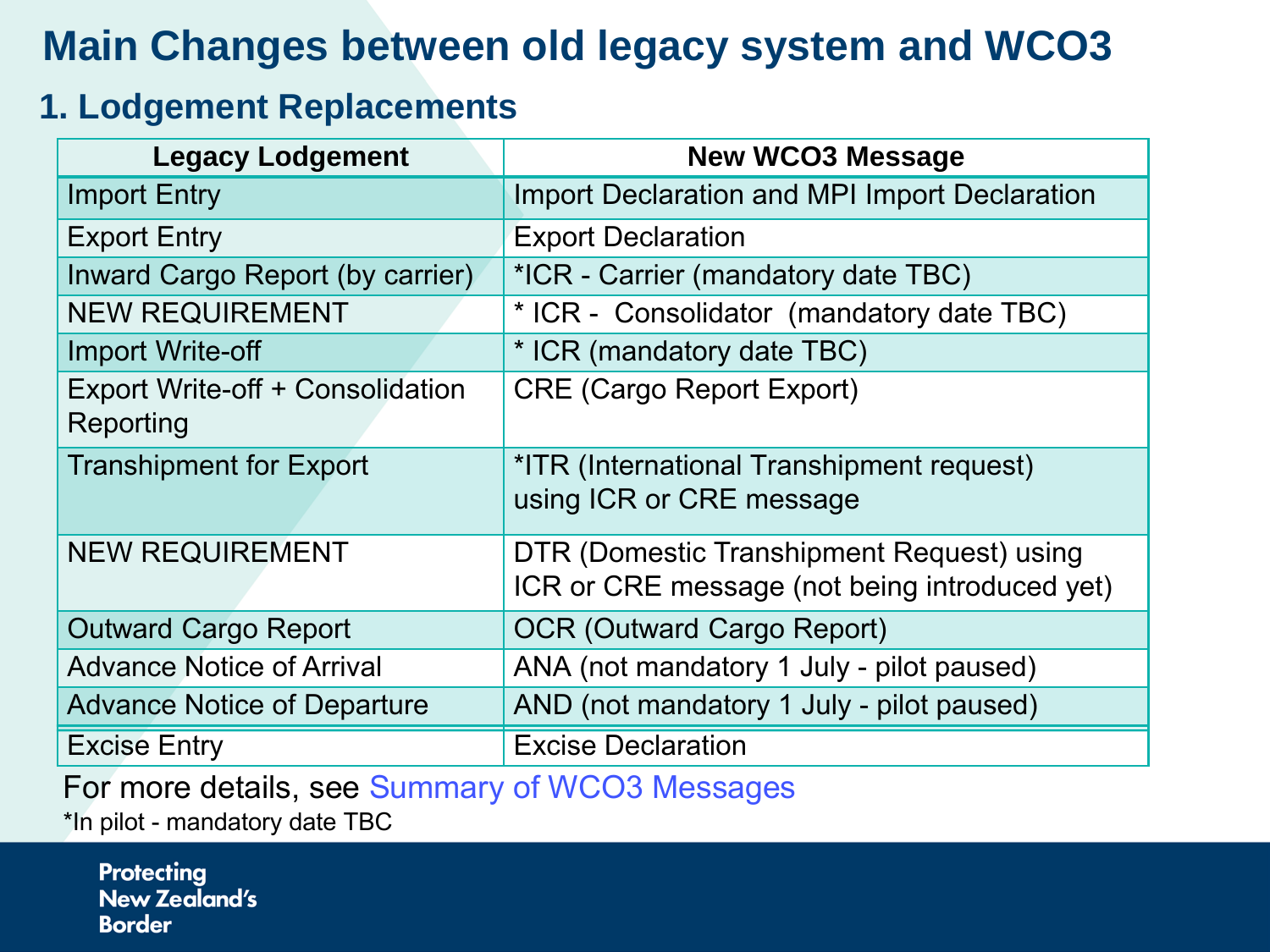### **2. A few new mandatory fields and some new optional fields**

| WCO <sub>3</sub><br><b>Message</b> | <b>New Mandatory Field Examples</b>                                                                                                                                                                       |                                                                                                                                                                                                                                                                                                                                       | <b>New Optional Field</b><br><b>Examples</b>                                                                                   |
|------------------------------------|-----------------------------------------------------------------------------------------------------------------------------------------------------------------------------------------------------------|---------------------------------------------------------------------------------------------------------------------------------------------------------------------------------------------------------------------------------------------------------------------------------------------------------------------------------------|--------------------------------------------------------------------------------------------------------------------------------|
| Inward<br>Cargo<br>Report          | Indicate whether<br>$\bullet$<br>Carrier or<br><b>Consolidator ICR</b><br><b>Shipment Port of</b><br>Origin                                                                                               | <b>Conditionally Mandatory:</b><br>Location of Goods code<br>$\bullet$<br>Master bill number for<br>$\bullet$<br>consolidation ICRs                                                                                                                                                                                                   | Tariff items and<br>$\bullet$<br>other product<br>codes e.g. GS1<br>Importer codes<br>$\bullet$<br>Write-off request           |
| Import<br><b>Declaration</b>       | Nature of<br>$\bullet$<br><b>Transaction (terms of</b><br>sale)<br><b>Freight Proportioning</b><br>Method across detail<br>lines<br>Simplified type: full<br>supplier and importer<br>details if no codes | <b>Shipment Origin</b><br>$\bullet$<br><b>Location of Goods Code</b><br>$\bullet$<br>(mandatory for airfreight)<br>Gross and Nett Weight at<br>$\bullet$<br>item level<br>Manufacturer if not<br>$\bullet$<br>supplier<br>Producer if not supplier<br>$\bullet$<br>(tariff Chapters 2-22)<br><b>Countries of routing</b><br>$\bullet$ | Other product<br>$\bullet$<br>codes e.g. GS1<br>Line level<br>$\bullet$<br>packaging<br>Grower, packer<br>$\bullet$<br>details |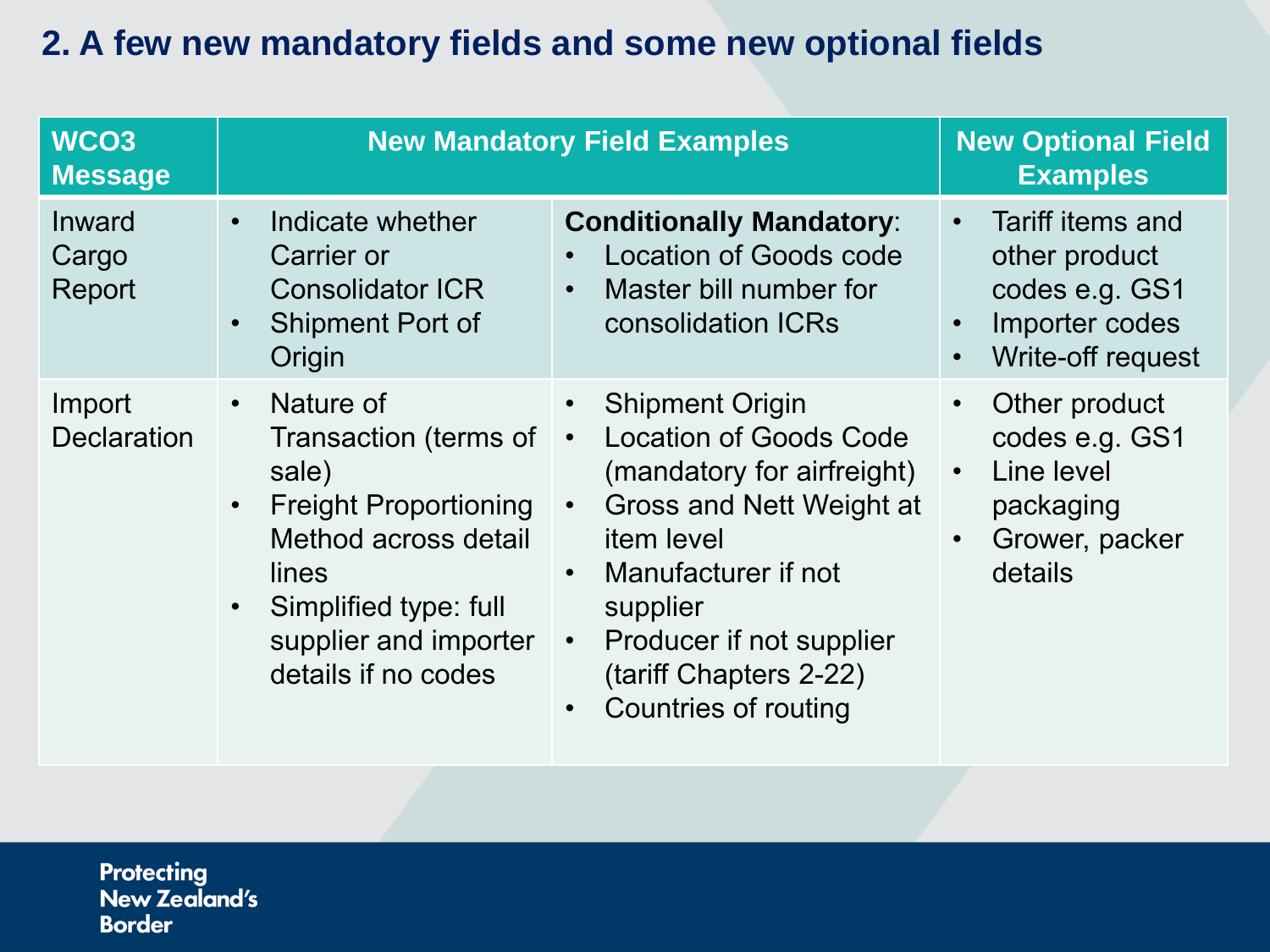### **2. …A few new mandatory fields and some new optional fields**

| WCO <sub>3</sub><br><b>Message</b>  | <b>New Mandatory Field Examples</b>                                                                                                                              |                                                                                                                                                                     | <b>New Optional Field</b><br><b>Examples</b>                                                      |
|-------------------------------------|------------------------------------------------------------------------------------------------------------------------------------------------------------------|---------------------------------------------------------------------------------------------------------------------------------------------------------------------|---------------------------------------------------------------------------------------------------|
| <b>Export</b><br><b>Declaration</b> | Nature of<br>$\bullet$<br><b>Transaction (terms)</b><br>of sale)<br><b>Invoice Number</b><br>$\bullet$<br>and Date<br>Exchange rate and<br>$\bullet$<br>currency | <b>Importer Details Section</b><br><b>Location of Goods Code</b><br>$\bullet$<br>(Mandatory for airfreight)<br><b>Gross and Nett Weight at</b><br>707<br>item level | <b>Product or other</b><br>goods codes<br>Manufacturer,<br>$\bullet$<br>grower, packer<br>details |

### **General**:

- Transaction processing port now based on first port of discharge or port of loading but officers nationally can still access the work queue and pick up particular jobs
- Attachments can be included in any transaction
- Notifications can be set up for anyone to receive consignment status advice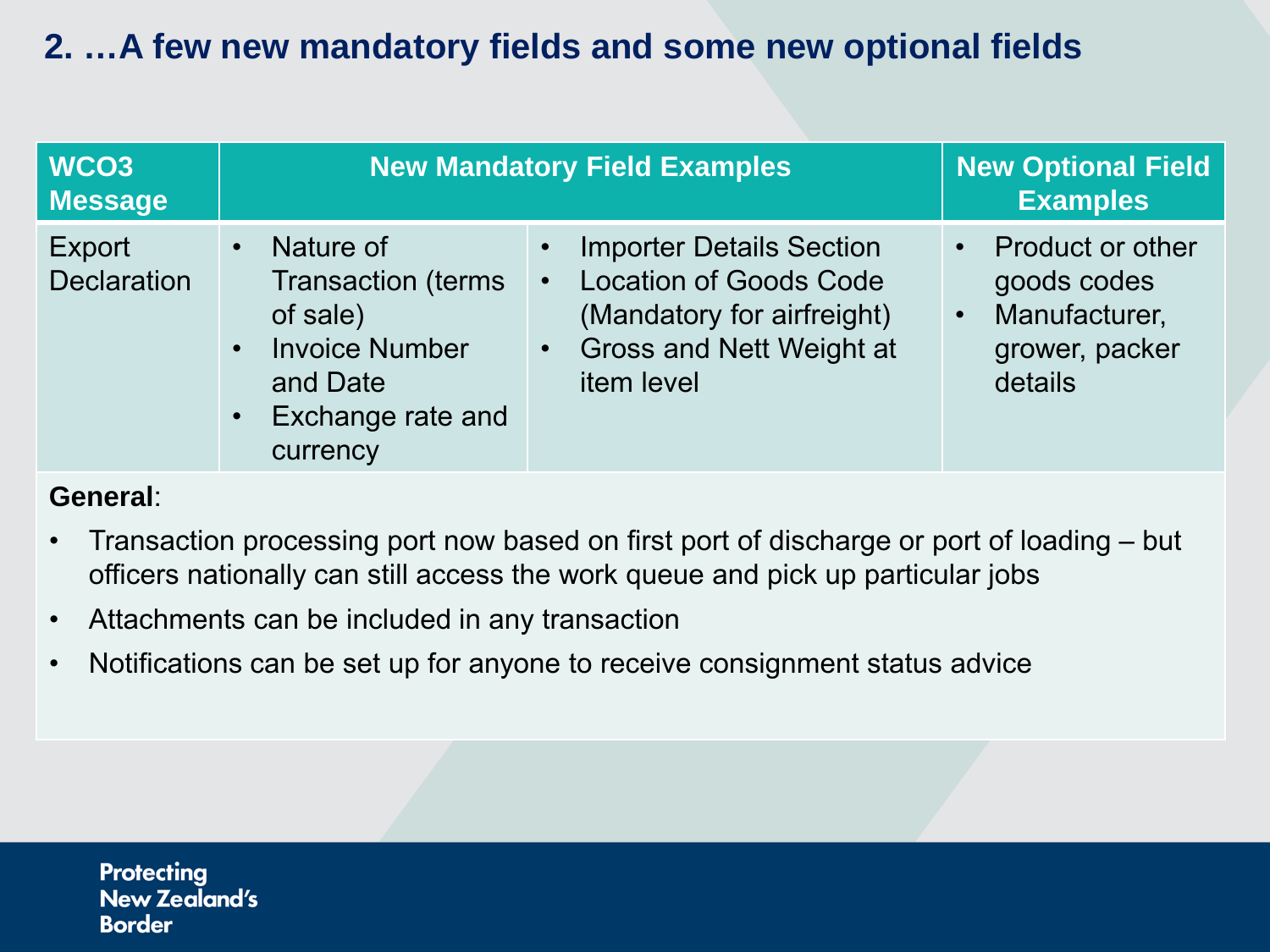### **3. Responses and notifications**

- Electronic delivery notifications (e-DOs) mean cargo custodians (the 'Location of Goods' on a WCO3 transaction) can receive Customs and MPI delivery instructions via EDI messaging or email
- A list of the national [Location of Goods](https://www.customs.govt.nz/business/trade-single-window/location-of-goods-codes/) codes is on Customs' website
- WCO3 transaction submitters can also nominate other parties to be notified of the consignment status
- Benefits include no lost docs; less paper storage for CCAs; earlier advice to CCAs of the status of consignments; and better control over the potential for illegal alterations to Customs and MPI delivery instructions
- See the '**How TSW Notifications Work**' guide on Customs' [TSW online guides](https://www.customs.govt.nz/business/trade-single-window/online-guides/) (will be published by 18 May 2018)
- Note Air NZ, Menzies Aviation and Tappers are not yet able to receive electronic notifications but are working on this – we will advise when they are ready
- If you strike other CCAs that won't accept e-DO's let us know via 0800 4CUSTOMS or [feedback@customs.govt.nz](mailto:feedback@customs.govt.nz) and we will work them on this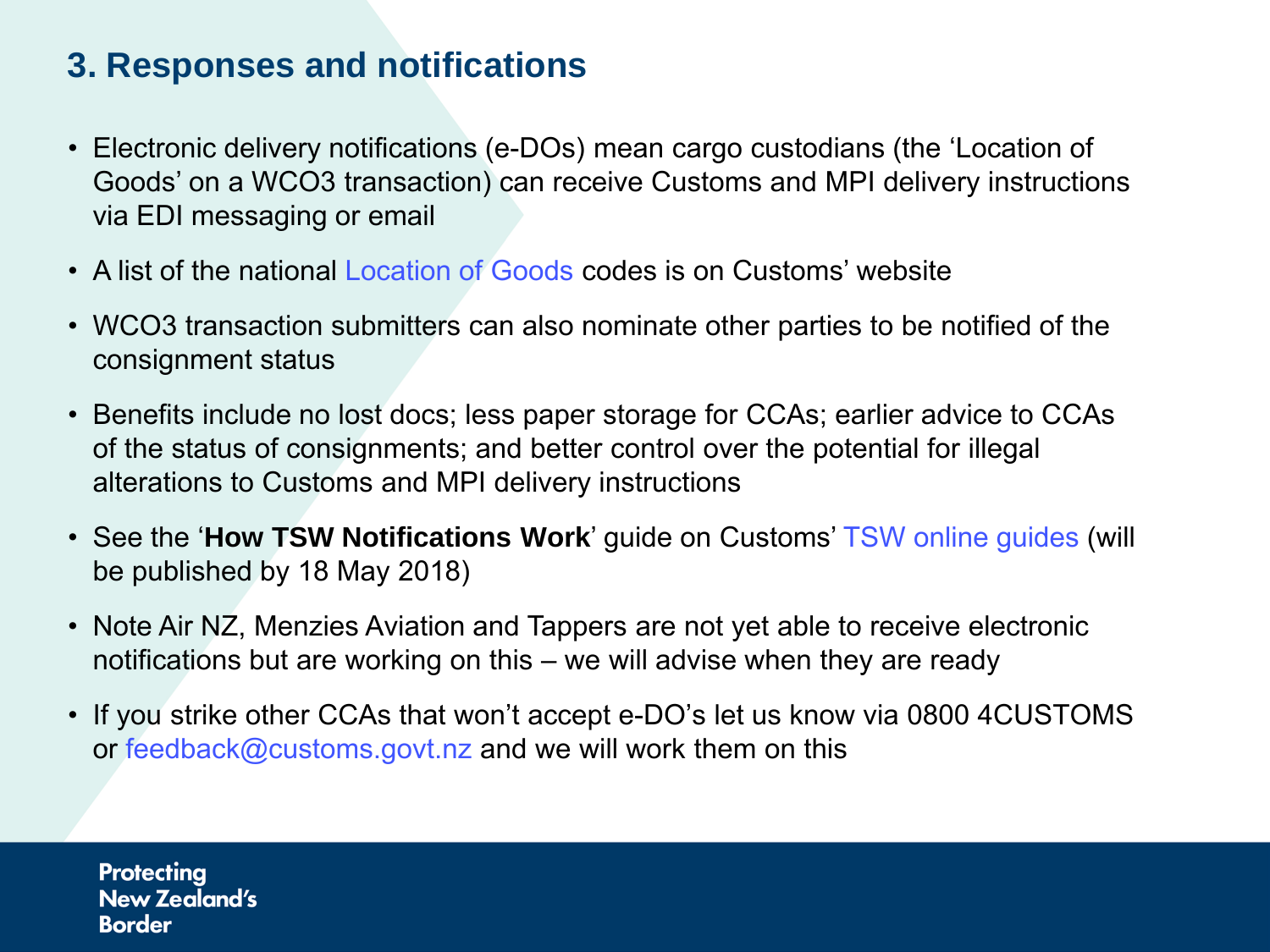## **Registration**

- All 'client types' are now available to request via TSW online
- Organisation Administrator:
	- Enables nominated persons in a business to manage what its TSW users can do in its name
	- Customs is chasing organisations to set up Administrators to cut down the need for manual TSW user processing by Customs
	- See the Fact [sheet](https://www.customs.govt.nz/globalassets/documents/tsw/administrator-of-organisation.pdf) for criteria and how to apply
- **All declarants need to be [registered as TSW users](https://www.customs.govt.nz/business/trade-single-window/registering-to-use-tsw/) and linked to your organisation or your lodgements will be rejected from 1 July 2018**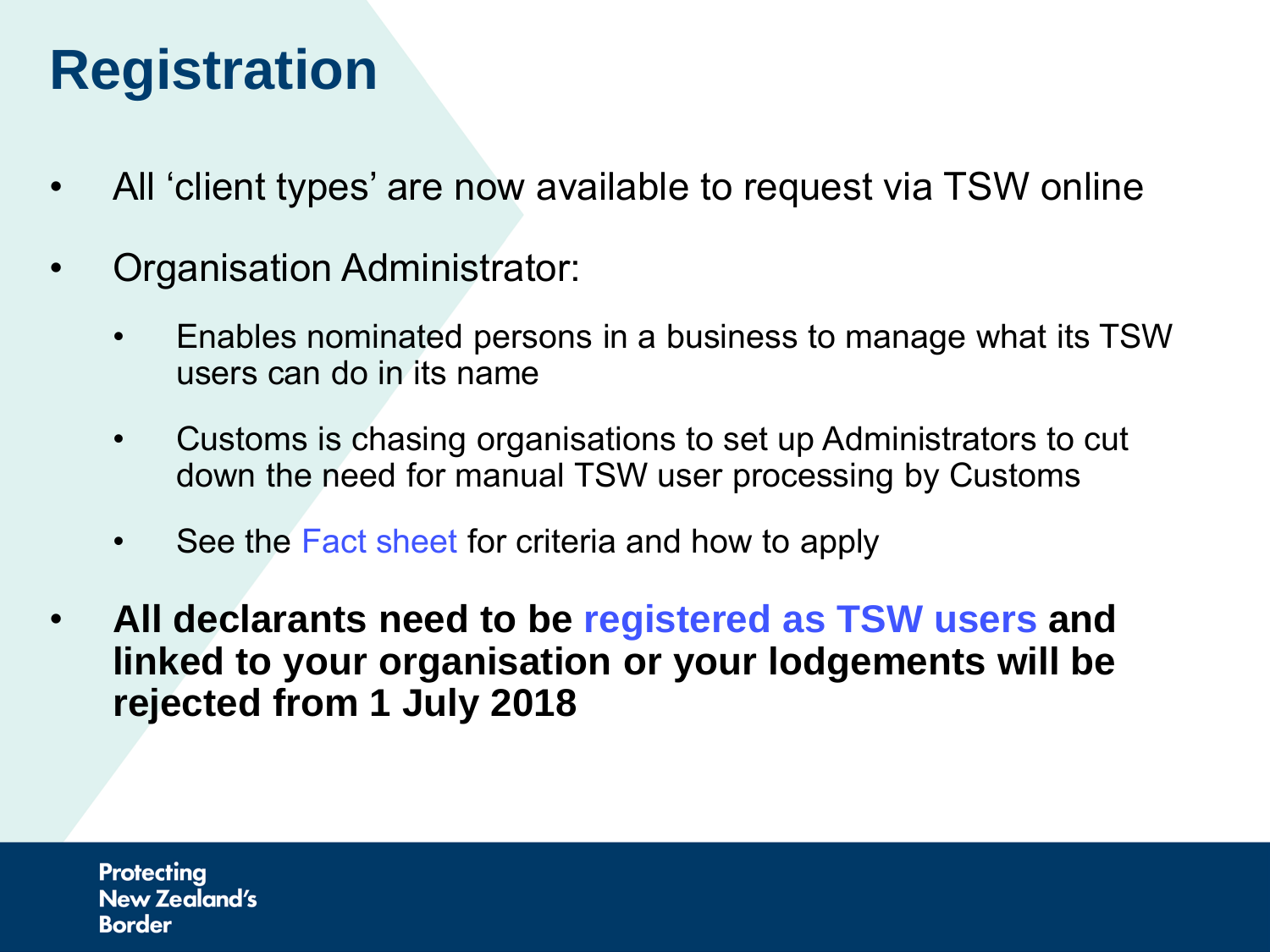## **How do I get ready?**

- Upgrade to your new commercial software as soon as it's available – check with your provider
- CusWeb users switch to use TSW [Online Lodgements](https://www.customs.govt.nz/business/trade-single-window/registering-to-use-tsw/)
- Ensure your Organisation has a TSW Administrator
- Administrators need to ensure:
	- All Declarants are registered as TSW users
	- Your Declarants have requested to be linked to your Organisation
	- You have approved all Link requests in TSW
- Remember NO LINK = REJECTED LODGEMENTS from 1 July
- To use TSW Online, your Browser must be IE version 10.0 or 11.0, or Firefox (we're working on enabling Chrome )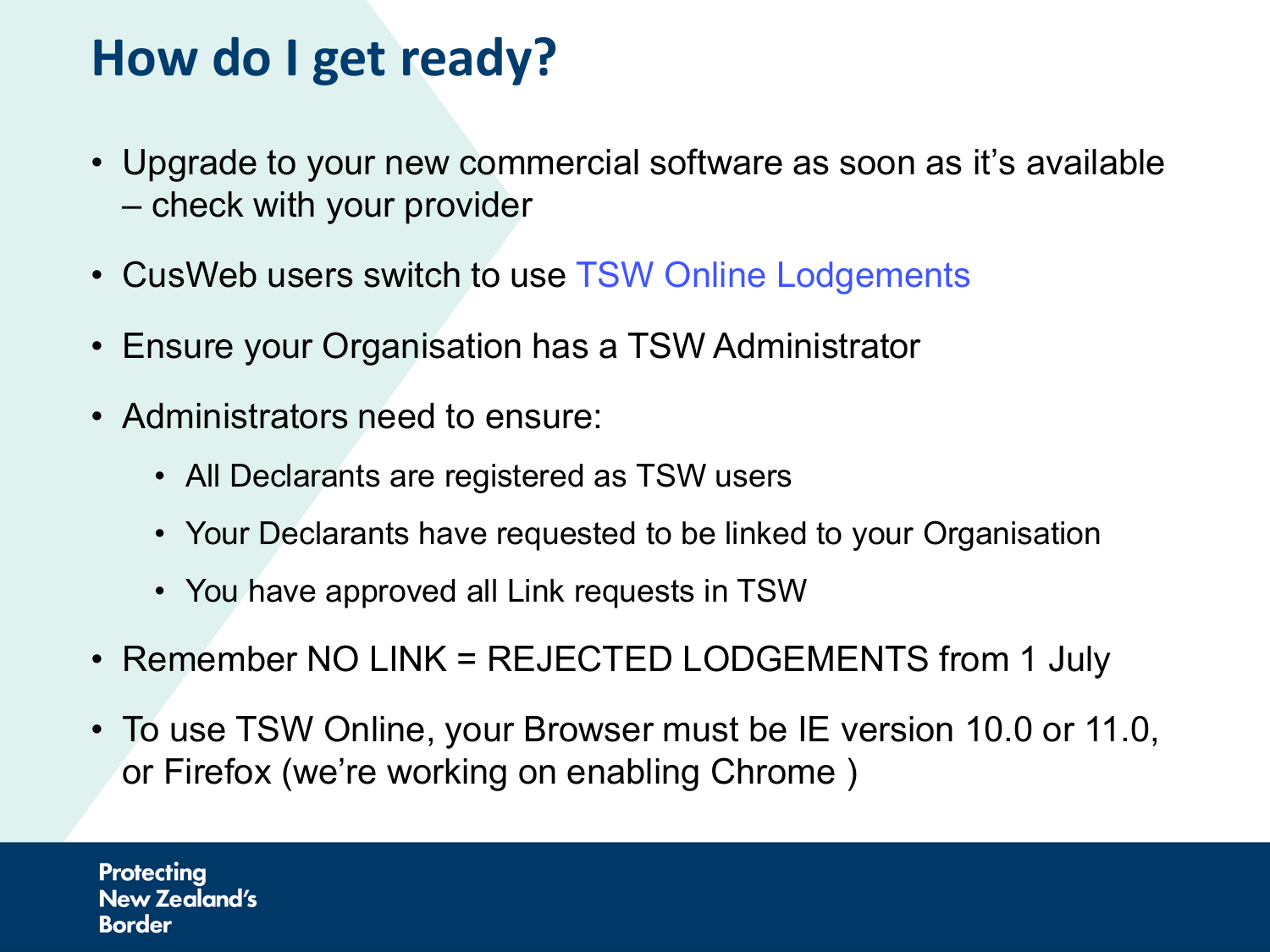## **Q&As from sessions**

#### **Q Why are some supplier codes on Customs' website not in TSW, resulting in entries being rejected when they are used?**

- **A** The website at some point reverted back to pointing to the old supplier code database sorry this was fixed in April so should not be a problem now.
- **Q As brokers own the client registrations we create we get all the reminders to update them - do we have to do so?**

**A** The only update reminders sent by TSW are annual ones for declarants and users. All other registration reminders are 30-day then 1-day notifications that are TF, Food Importer or Premises Operator is about to expire. This is triggered by the operator's training certificate expiry. Please let us know what your particular concern is and we will see what might be do-able within agency policy.

#### **<sup>Q</sup> The response time for Customs to process supplier codes varies widely – sometimes minutes, sometimes days. This seems to be whether it is auto-created or officer-created – why?**

There is no delay in TSW for auto-created codes, so if you are experiencing delays in approvals, it will be because the request required an officer's input. On a couple of occasions the threshold for referral to an Officer was lowered unintentionally, and we

**A** have fixed thast. But in general, Officer processing times are affected by the volume of code requests on hand. Customs Service Delivery's processing target for registrations submitted via TSW is one working day – it's two working days for registrations submitted via email. If a code delay is affecting cargo delivery, phone the Contact Centre on 0800 428 786 for help.

#### **Q Why do different Customs and MPI officers ask for documents that have already been attached to the lodgement?**

**A** This is on us to make sure all our officers remember to check TSW before asking for documents. They may not realise there are attachments to previous versions if there have been amendments, so we will remind them about this.

#### **Q I can't print an export Delivery order – is this a defect?**

**A** If you're doing this on TSW Online, we can't find anything wrong with this function and other users can do it. Please contact jbms@customs.govt.nz so we can arrange to monitor this next time you want to do it. Also make sure your internet browser is Firefox, or IE version 10 or 11. If you're trying to do this on commercial software, you'll need to check with your provider.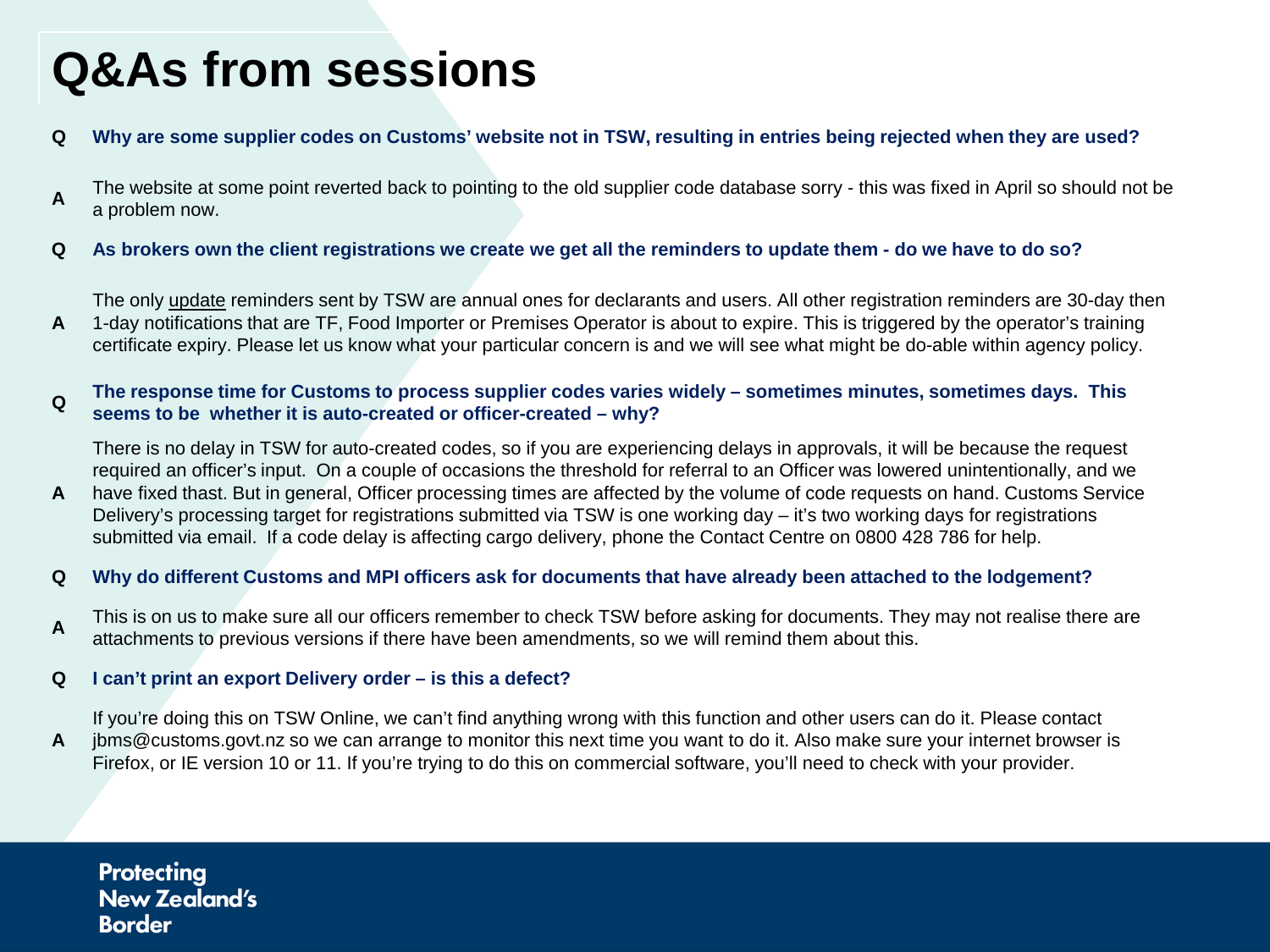## **Q&As from sessions**

#### **<sup>Q</sup> Some responses come back with 'code 858 error' and no other text saying what's wrong. What does it mean? Can you publish such codes with their meaning?**

**A** When you get an '858 response or any other response that has no explanation text, it means there is something technically wrong with the structure of the message or how it has been processed. These are not common, and you need to contact your software provider who will work with Customs IT to resolve it. We will see if we can add something in the response that says that.

#### **Q Can you provide definitions of the 'nature of transaction' options on an Import and Export Declaration?**

**A** We have added these definitions as Appendix A of the Import Declaration [Requirements](https://www.customs.govt.nz/globalassets/documents/tsw/import-declaration-requirements.pdf) fact sheet.

#### **<sup>Q</sup> For Car ships, the Location of Goods delivery notification does not get generated when the Import Declaration is amended – will this be fixed?**

**A** This arises because Car ship clearances are still partly processed through the old CusMod system, and CusMod never handled this amendment scenario properly. As it's a big piece of work to fix it in CusMod, we need to assess when Car ship processing will all be done via TSW, which will resolve the problem. We'll keep you posted – in the meantime, we trust manual workarounds are acceptable. Let us know if you'd like other ideas considered.

#### **<sup>Q</sup> Gross/Nett weight for each detail line is mandatory in the WCO3 Import Declaration and Export Declaration. Can you advise what Customs and MPI expect in this fields?**

**A** We had feedback from freight software providers in 2016 that accurate information at detail line level is often not available. We advised that we couldn't make these fields optional yet as that's a major change, but where submitters genuinely don't know the gross and/or nett weight at line level, they should input '0.0KGM'. This makes it clear to Customs and MPI that the data is not accurate.

#### **Q If I show an AF1 number on an Import Declaration, do I still have to apply for a BACC?**

**A** No – MPI provides a BACC as part of our response to an Import Declaration. Submitting a WCO3 Import Declaration is the equivalent of applying for a BACC.

#### **Q Can I do an Import Declaration that just goes to MPI to get a BACC without involving Customs?**

**A** Yes you can – currently there is an MPI Import Declaration (abbreviation IPI) that routes to MPI only. We'll review the continued need for this at some point.